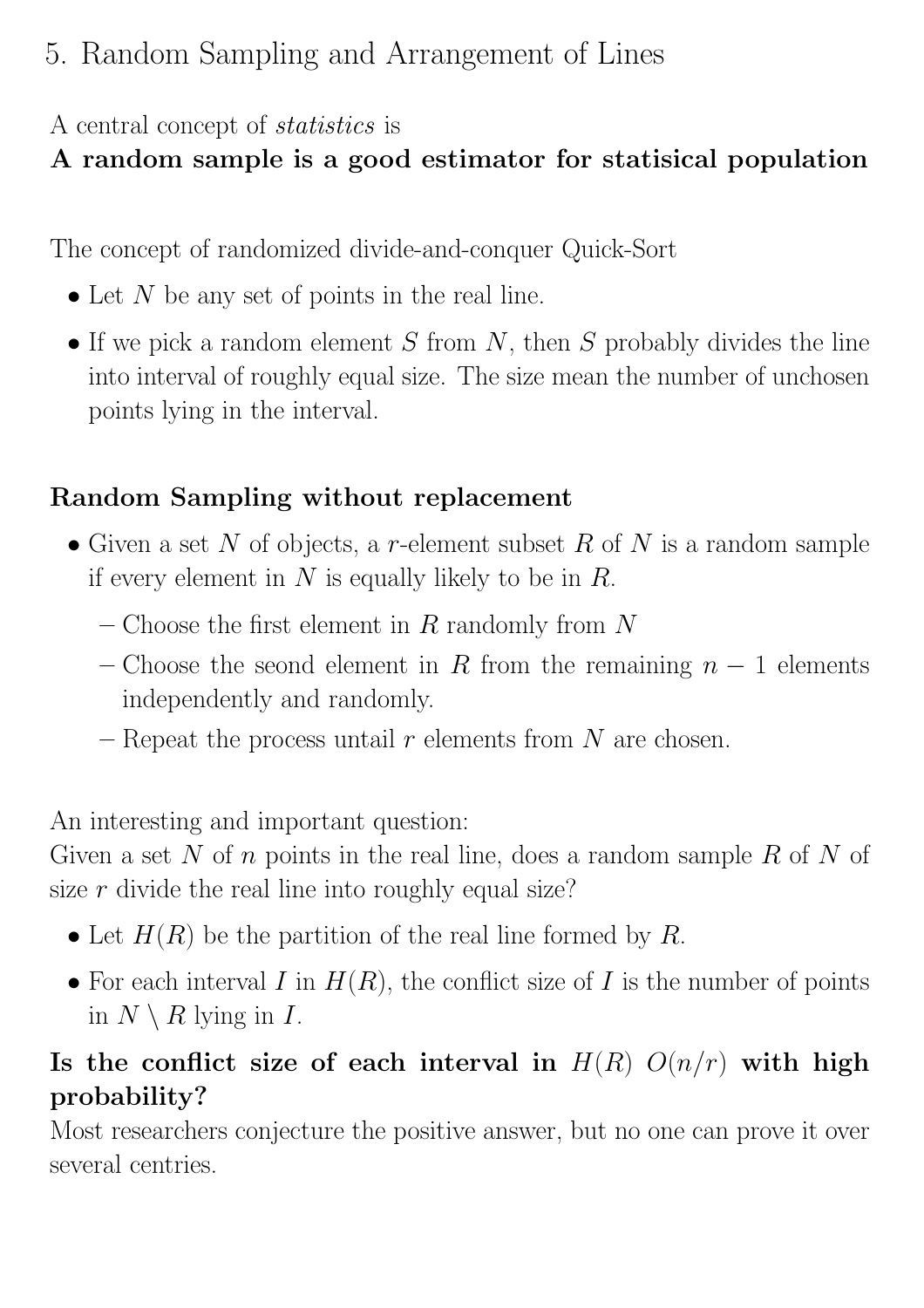### Main Theorem

For a set N of n points on the real line and a random sample R of N of size  $r$ , with probability greather than  $1/2$ , the conflict size of each interval in  $H(R)$ is  $O([n/r] \log r)$ .

More generally, for any fixed  $c > 2$  and any  $s \ge r > 2$ , with probability  $1 - O(1/s^{c-2})$ , the conflict size of each interval in  $H(R)$  is less than  $c(n \ln s)/(r-2)$ . In other words, the probability of some conflict size exceeding  $c(n \ln s)/(r-2)$  is small,  $O(1/s^{c-2})$  to be precise.

### Proof of Main Theorem

## Terminology

- $\Pi = \Pi(N)$  is the set of all pairs the form  $(p, q)$  where p, as well as q, is a point in  $N$  or a point at infinity.
- A point at infinity means either  $-\infty$  or  $+\infty$
- $\bullet$   $\sigma$  is any such pair in  $\Pi$ , and thus defines an interval on the real line.
- $D(\sigma)$  is  $\{p, q\} \cap N$ , and consists of the endpoints of  $\sigma$  not at the infinity. The points in  $D(\sigma)$  is said to define  $\sigma$ .
- $d(\sigma)$  is the size of  $D(\sigma)$  and is called the *degree* of  $\sigma$ .  $d(\sigma)$  is 0, 1, or 2.  $-d((p, q)) = 2, d((-\infty, p)),$  and  $d((-\infty, +\infty)).$
- $L(\sigma)$  is the set of points in N that lies in the interior of  $\sigma$ . The points in  $L(\sigma)$  is said to conflict with  $\sigma$
- $l(\sigma)$  is the size of  $L(\sigma)$  and called the *conflict size* of  $\sigma$ .
- $\Pi$  is a configuration space of N
	- An interval  $\sigma \in \Pi$  is *active* over a subset  $R \subseteq N$  if  $\sigma$  is an interval of  $H(R)$
	- $-\sigma$  is an interval of  $H(R)$  if and only R contains all points in  $D(\sigma)$  but no poin in  $L(\sigma)$ .

### Conditional Probability

- Let  $R \subseteq N$  denote a random sample of N of size r.
- Let  $p(\sigma, r)$  denote the *conditional probability* that R contains no point in conflict with  $\sigma$ , given that it contains the points defining  $\sigma$ .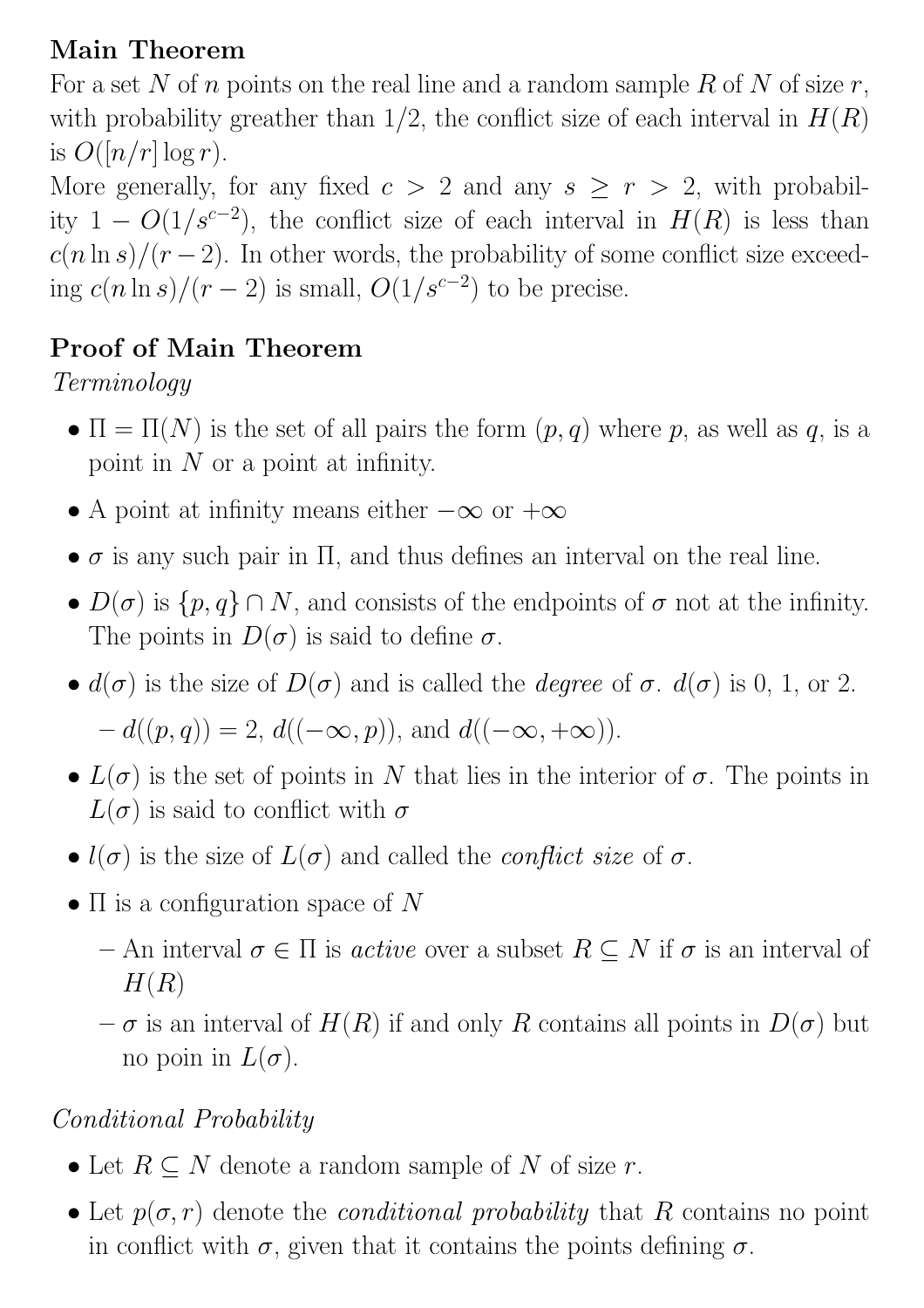### Claim

$$
p(\sigma, r) \le (1 - \frac{l(\sigma)}{n})^{r - d(\sigma)}
$$

#### Intuition

- Since R must contain  $D(\sigma)$ , the remaining  $r d(\sigma)$  can be thought of as resulting from independent random draws.
- The probability of choosing a conflicting point in any such draw is greater than or equal to  $l(\sigma)/n$ .

Rigorous justification

- Let  $R'$  be  $R \setminus D(\sigma)$
- R' is a random sample of the set  $N' = N \setminus D(\sigma)$  of size  $n d(\sigma)$
- R' is obtained from N' by  $r d(\sigma)$  successive random drwas without replacement.
- For each  $j \geq 1$ , the probability that the point chosen in the  $j^{\text{th}}$  draw does not conflict with  $\sigma$ , given that no point chosen in any previous draw conflicts with  $\sigma$ , is

$$
1 - \frac{l(\sigma)}{n - d(\sigma) - j} \leq 1 - \frac{l(\sigma)}{n}.
$$

• Then

$$
p(\sigma, r) = \prod_{j=1}^{r-d(\sigma)} 1 - \frac{l(\sigma)}{n-d(\sigma) - j} \le (1 - \frac{l(\sigma)}{n})^{r-d(\sigma)}
$$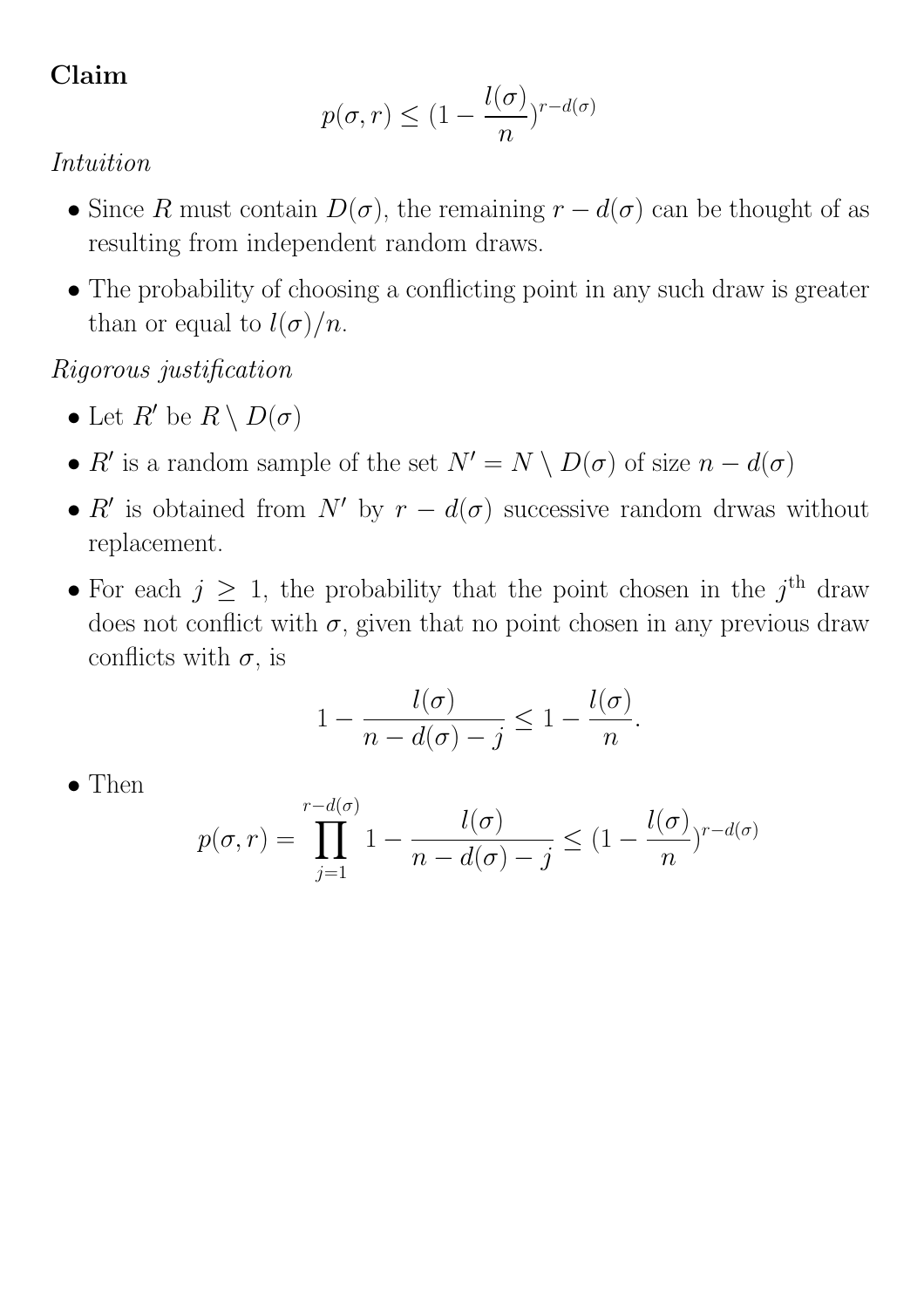Proof of Main Theorem(continue)

• Since  $1 - l(\sigma)/n \leq \exp(-l(\sigma)/n)$ , the claim implies  $p(\sigma, r) \leq \exp(-\sigma)$  $l(\sigma)$  $\overline{n}$  $(r - d(\sigma))$ ,

where  $\exp(x)$  denotes  $e^x$ .

• Since  $d(\sigma) \leq 2$ ,

$$
p(\sigma, r) \le \exp(-\frac{l(\sigma)}{n}(r-2)).
$$

• If  $l(\sigma) \geq c(n \ln s)/(r-2)$ , for some  $c > 1$ , then

$$
p(\sigma, r) \le \exp(-c \ln s) = \frac{1}{s^c}.
$$

#### Combined probability

- Let  $q(\sigma, r)$  denote the probability that R contains all points in  $D(\sigma)$ .
- The probability that  $\sigma$  is active over R is precisely  $p(\sigma, r)q(\sigma, r)$ .

The probability that some  $\sigma \in \Pi$ , with  $l(\sigma) > c(n \ln s)/(r-2)$ , is active over  $R$  is bounded by

$$
\sum_{\sigma \in \Pi: l(\sigma) > \frac{cn \ln s}{r-2}} p(\sigma, r) q(\sigma, r) \leq \sum_{\sigma \in \Pi: l(\sigma) > \frac{cn \ln s}{r-2}} q(\sigma, r) / s^c \leq \frac{1}{s^c} \sum_{\sigma \in \Pi} q(\sigma, r).
$$

Summary

- Let  $\pi(R)$  denote the number of intervals in  $\Pi$  whose defining points are in R.
- $\sum_{\sigma \in \Pi} q(\sigma, r)$  is  $\pi(R)$ .
- For a random sample R of N, the probability that some  $\sigma \in \Pi$ , with  $l(\sigma) > cn \ln s/(r-2)$ , is active over R is bounded by

$$
\frac{1}{s^c}E[\pi(R)].
$$

• Since R has r points,  $\pi(R) = \binom{r}{2}$  $\binom{r}{2} + 2r + 1 = O(r^2).$ 

$$
\frac{1}{s^{c}}E[\pi(R)] = O(\frac{r^{2}}{s^{c}}) = O(\frac{1}{s^{c-2}}).
$$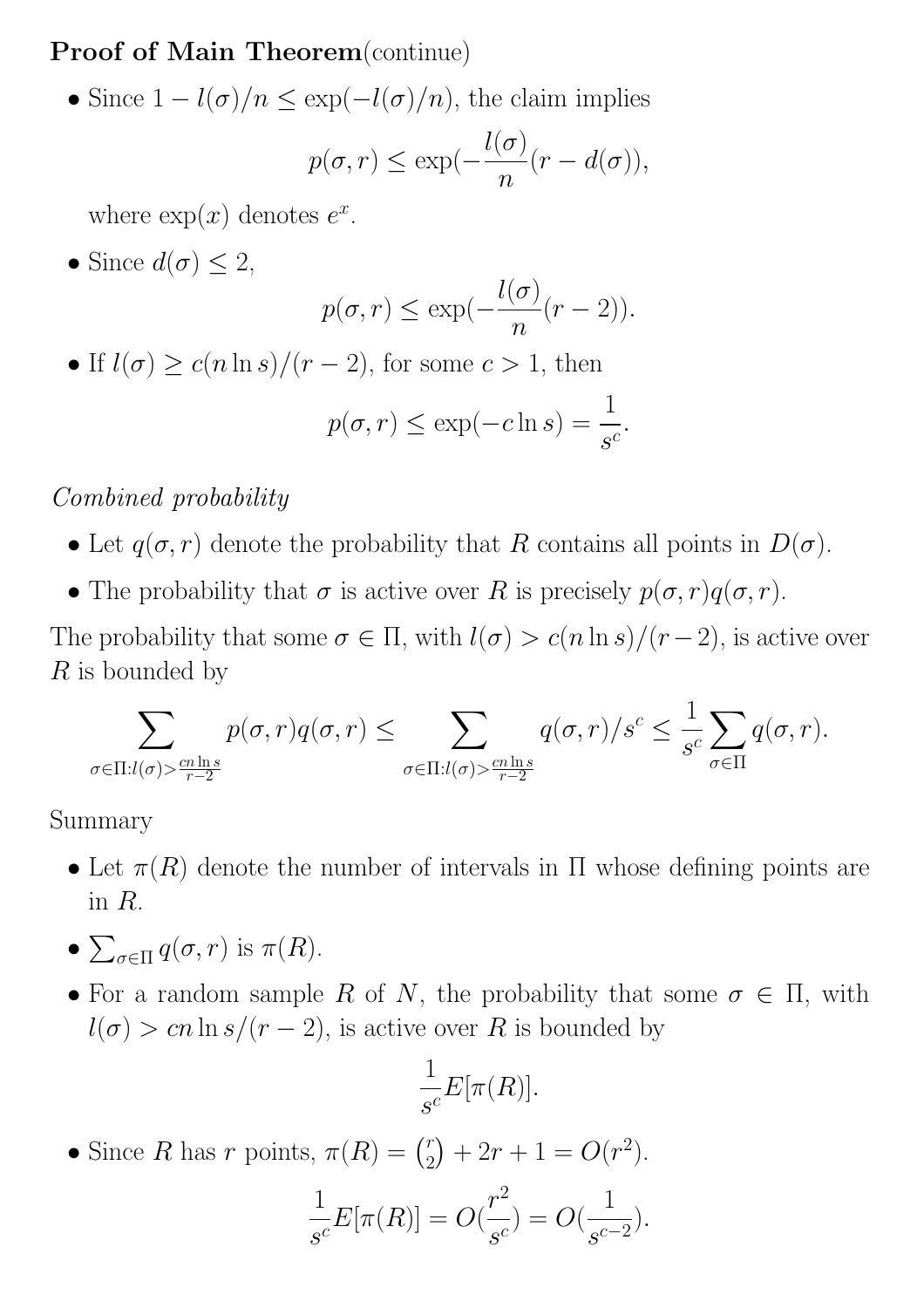#### Arrangement

Given a set N of hyperplane in  $\mathbb{R}^d$ , the arrangmenet  $G(N)$  formed by N is the natural partition of  $\mathbb{R}^d$  by N into faces of varying dimensions together with the adjacencies among them.

- A face of  $j$  dimensions is called a  $j$ -face
- A d-face is called a cell
- A  $(d-1)$ -face is caleld a facet
- A 1-face is called an edge
- A 0-face is called a vertex

### General Position Assumption

- No two hyperplane are parallel to each other
- For  $2 \leq j \leq d+1$ , the intersection among j hyperplane is exactly a  $(d+1-j)$ -face

### Arrangement in the plane

An arrangement of  $n$  lines is one of the simplest geometric structure

•  $O(n^2)$  faces in total

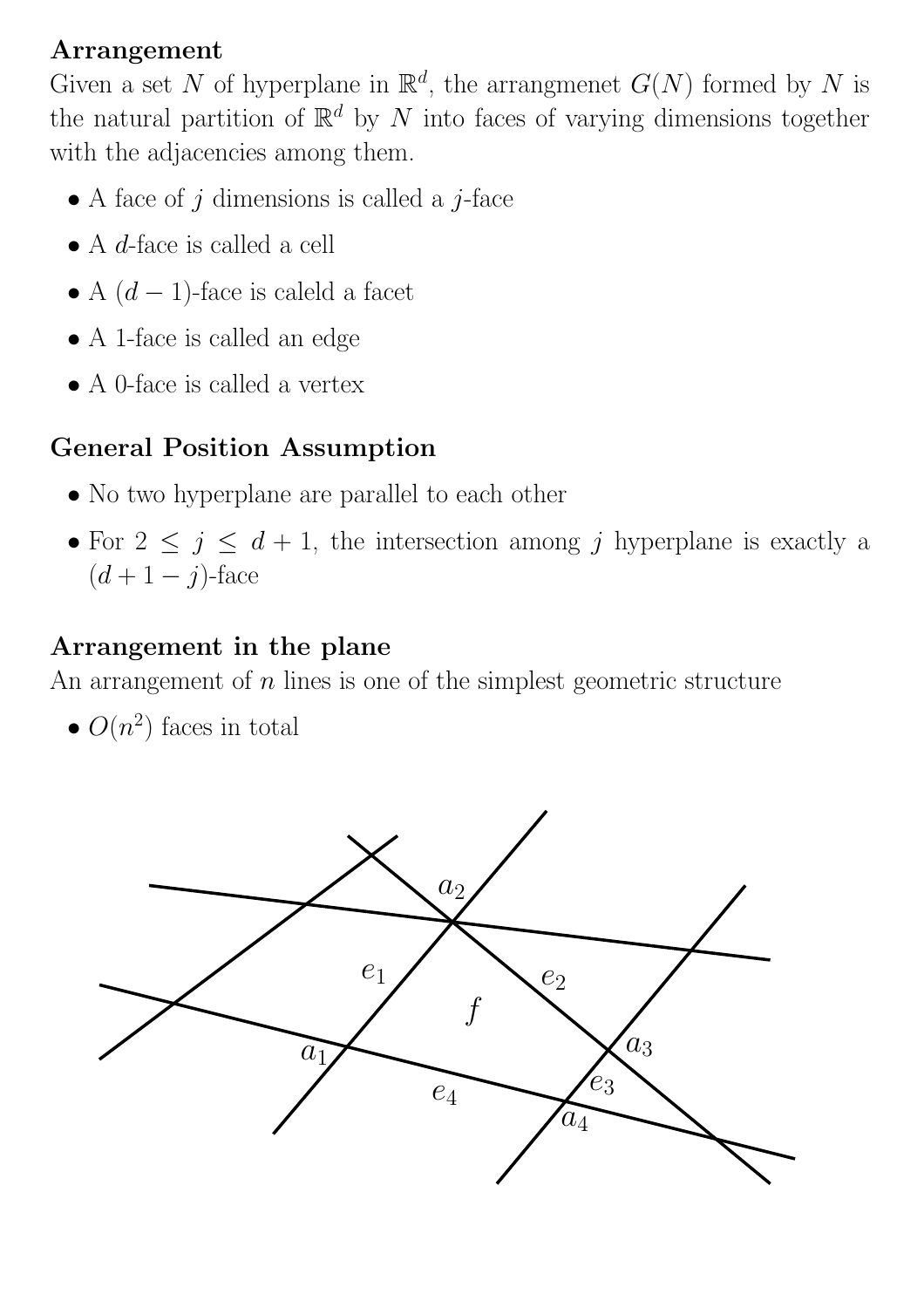### Facial lattice of an arrangement

- The lattice contains a node for each face of  $G(N)$
- Each node contains auxiliary information, such as pointers to the hyperplanes containing the corresponding face
- $\bullet$  A node for a  $j\text{-face } f$  is linked to a node for a  $(j-1)\text{-face } g$  if  $f$  and  $g$ are adjacent



#### Fact

Cells of an arragement of lines in the plane does not allows the random sampling technique

• When all lines in  $N$  are tangent to the same circle, for any subset  $R$  of  $N$ , the central cell of the arragnement of  $R$  is intersected by all lines in  $N \setminus R$ .

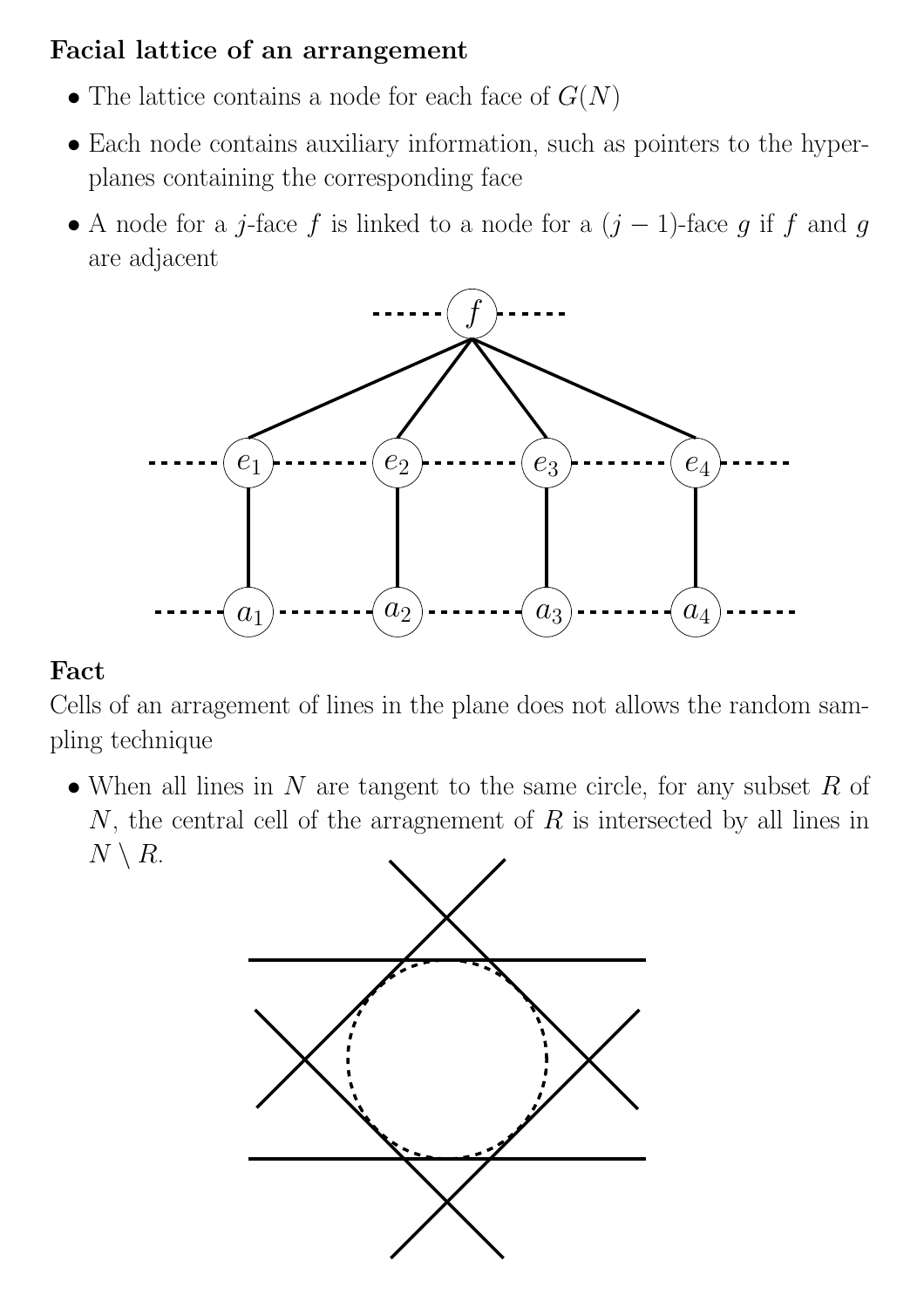A cell of an arrangment  $G(R)$  does not satisfied the *bounded* degree property.

That is, the collection of cells is not a configuration space.



 $H(R)$ : the vertical trapezoidal decomposition of  $G(R)$